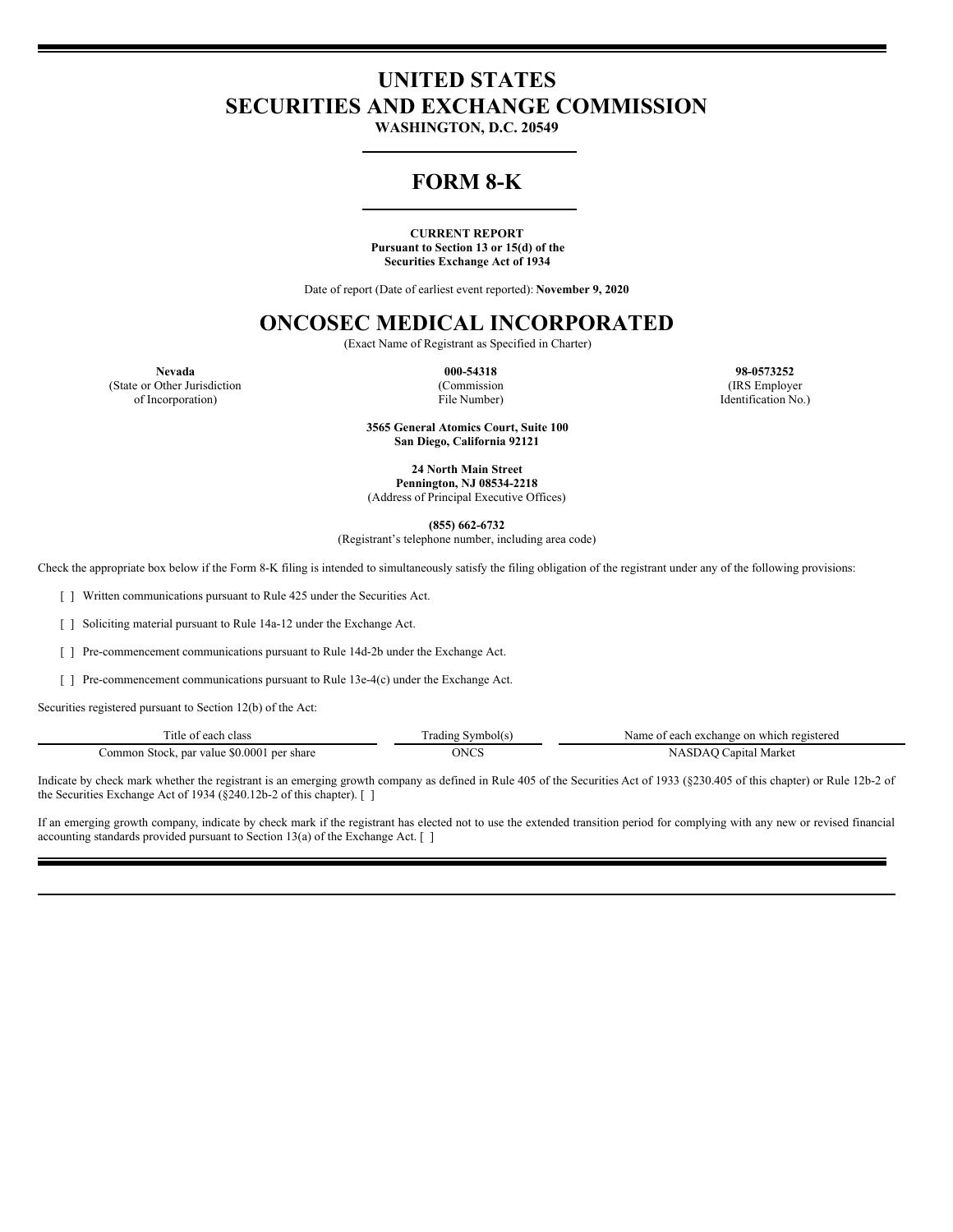#### **Item 8.01 Other Events.**

On November 9, 2020, OncoSec Medical Incorporated announced new positive interim data from its KEYNOTE-695 registration-enabled Phase 2b clinical trial evaluating TAVO<sup>™</sup> (tavokinogene telseplasmid), a DNA plasmid-based interleukin-12, in combination with KEYTRUDA<sup>®</sup> (pembrolizumab) in rigorously defined anti-PD1 checkpoint resistant metastatic melanoma patients. A copy of such press release is being furnished as Exhibit 99.1 to this report.

# **Item 9.01. Financial Statements and Exhibits.**

(d) Exhibits.

The following exhibit is furnished as part of this report:

# **Exhibit**

| <b>Number</b> | Description                                                                                     |
|---------------|-------------------------------------------------------------------------------------------------|
| 99.1          | 9.2020<br>OncoSec Medical Incorporated.<br>Release issued<br>dated November 9.<br>' hv<br>Prove |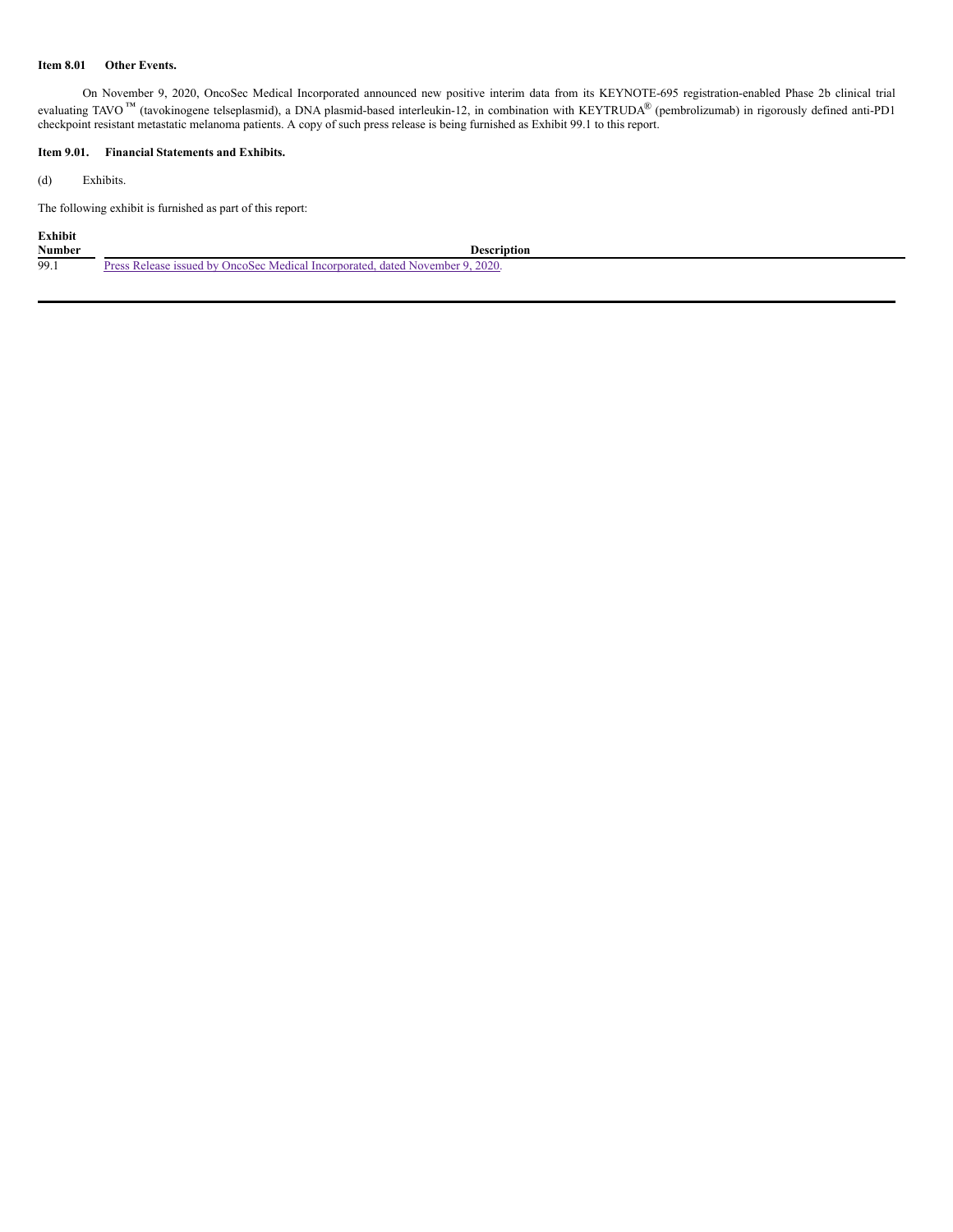# **SIGNATURES**

Pursuant to the requirements of the Securities Exchange Act of 1934, the registrant has duly caused this report to be signed on its behalf by the undersigned hereunto duly authorized.

> **ONCOSEC MEDICAL INCORPORATED** (Registrant)

Date: November 13, 2020 By: */s/ Daniel J. O'Connor*

Name: Daniel J. O'Connor

Title: Chief Executive Officer and President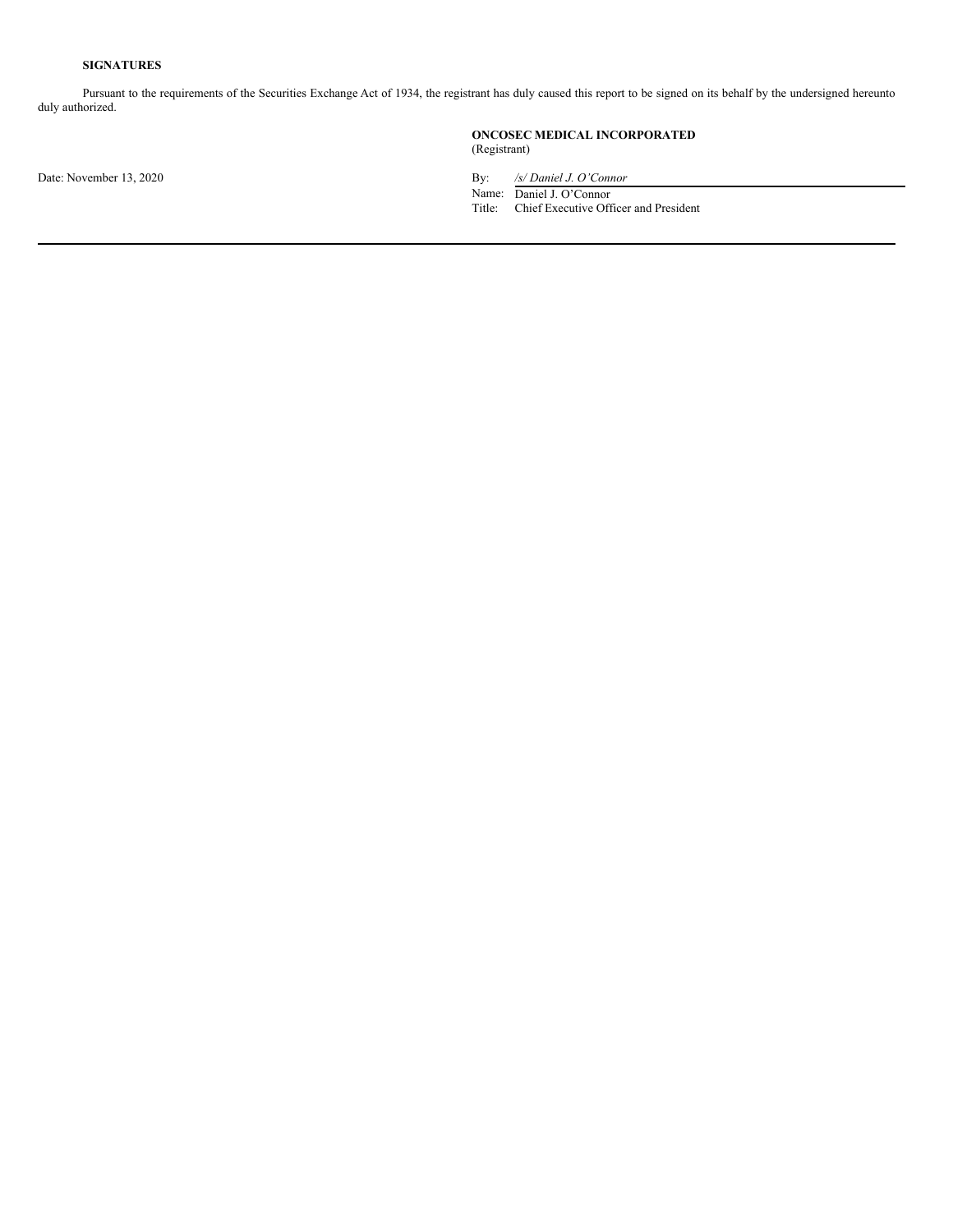

#### **OncoSec Announces Positive Interim Data from KEYNOTE-695 Trial in Anti-PD-1 Checkpoint Refractory Metastatic Melanoma at SITC 2020**

*— 30% overall response rate (ORR) and 6% complete response (CR) rate achieved — — 35% ORR achieved in patients with Stage IV M1c or M1d disease — — TAVO + pembrolizumab demonstrated durable responses for up to two years —*

*— Data selected for Poster Walk discussion and will be additionally presented at SITC Symposium on November 11, 2020 at 7:30 a.m. ET and at a Company Investor & Analyst Day on November 12, 2020 at 8:30 a.m. ET —*

PENNINGTON, N.J. and SAN DIEGO, November 9, 2020 /PRNewswire/ — OncoSec Medical Incorporated (NASDAQ:ONCS) (the "Company" or "OncoSec") today announced new positive interim data from its KEYNOTE-695 registration-enabled Phase 2b clinical trial evaluating TAVO™ (tavokinogene telseplasmid), a DNA plasmidbased interleukin-12 (IL-12), in combination with KEYTRUDA® (pembrolizumab) in rigorously defined anti-PD1 checkpoint resistant metastatic melanoma patients.

TAVO + KEYTRUDA led to a 30% ORR in the first 54 out of 100 planned patients. This interim investigator assessed ORR is much higher than the primary efficacy endpoint for the study, which is a 20% ORR determined by blinded independent review. The data were selected for a Poster Walk discussion and will be additionally presented in the virtual Poster Hall on Wednesday, November 11 and Friday November 13 and as part of a Company Symposium on November 11th at the Society for Immunotherapy of Cancer (SITC)'s 35<sup>th</sup> Anniversary Annual Meeting.

"Achieving an overall response rate of 30% with several complete responses and no serious adverse events is extremely encouraging for checkpoint resistant metastatic melanoma patients who currently rely on systemic administration of immune-stimulating drugs associated with severe toxicity. The data reported, in addition to its ease of use, demonstrate the potential of TAVO in combination with pembrolizumab as a next-generation intratumoral IL-12 therapy that can induce regression of both locally treated and untreated distant and visceral lesions," said Paolo A. Ascierto, M.D., Director of the Unit of Melanoma, Cancer Immunotherapy and Innovative Therapy at the National Tumor Institute Fondazione G. Pascale in Naples, Italy.

#### **Key highlights of KEYNOTE-695 include:**

- Of the first 54 out of 100 planned patients evaluated by investigator-assessed RECIST v1.1:
	- ORR was 30% (95%CI [18.0%, 43.6%]) (16/54)
	- Complete response rate was 6% (3/54)
	- All responses were confirmed by scans taken no earlier than after 6 months on study
	- 9% (5/54) patients had 100% reduction of target lesions
	- ORR was 35% (n=6/17) in patients with Stage IV M1c/M1d disease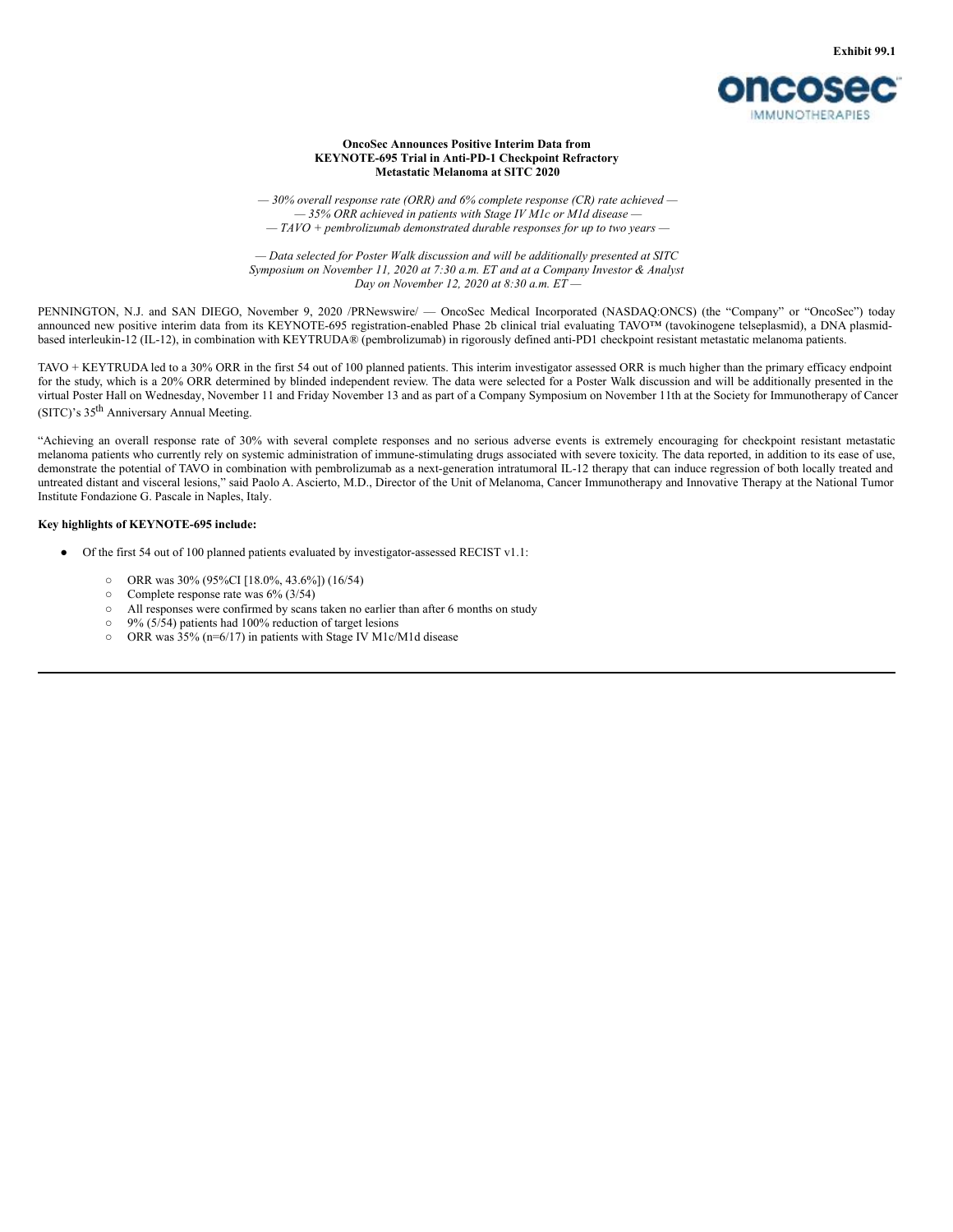- $\circ$  ORR was 40% (n=6/15) in patients with prior exposure to ipilimumab
- Median duration of response (mDOR) is currently 12.2 months (95% CI, 5.6-NE)
- Median study follow-up was 13.5 months
- Excellent safety profile resulting from intramural treatment approach
	- Only 5.4% Grade 3 treatment-related AEs
	- No grade 4/5 treatment-related AEs
- This study enrolled rapidly progressing patients with a short interval of 1.2 months (median) between the last dose of anti-PD-1 and study treatment

Adil Daud, M.D., a Professor of Medicine at The University of California, San Francisco, Director of the Melanoma Clinical Research, and lead author of the study added, "the TAVO-electroporation (TAVO-EP) delivery system works by optimizing cellular uptake of DNA-based IL-12 in the tumor microenvironment, leading to local, sustained production of IL-12 in the tumor, where it matters, with negligible systemic exposure. This recruits and primes immune cancer-fighting cells in the tumor leading to systemic immune responses without systemic toxicity. The totality of the safety and efficacy data establishes TAVO-EP as a best-in-class intratumoral therapy."

Daniel O'Connor, Chief Executive Officer of OncoSec, added "Patients with recurrent metastatic melanoma are in great need of effective treatment options. We believe this data demonstrates not only strong levels of efficacy, but also very low treatment related adverse events with the TAVO + pembrolizumab combo. This, combined with its ease of administration to accessible lesions within minutes in an outpatient setting, plus TAVO's low-cost/simple manufacturing process and its off-the-shelf availability, build a strong case that the TAVO + pembrolizumab combination, in a real-world setting, could equip clinicians with more options for their patients."

OncoSec also announced pre-clinical data showing that CORVax12 triggers an immune response against the SARS-CoV-2 virus. CORVax12 combines OncoSec's novel DNA-encodable vaccine immuno-stimulant IL-12 expression platform, TAVO<sup>™</sup> with the National Institute of Health (NIH)'s COVID-19 "spike" protein. On November 3, the Company announced FDA clearance of its Investigational New Drug (IND) application for a first-in-human Phase 1 trial to evaluate the safety and immunogenicity of CORVax12.

Mr. O'Connor continued, "Older adults or immuno-compromised patients, such as cancer patients, may not receive adequate protection from any one of the seven vaccine candidates currently being tested in humans in the U.S. The addition of our proprietary IL-12 delivery system may optimize the immune response to these vaccines and better protect these vulnerable populations. We believe that CORVAx12 represents a second-generation vaccine that has the potential to contribute to the eradication of COVID-19."

Additionally, the company presented preclinical data in murine models of triple negative breast cancer (TNBC) demonstrating that intratumoral injection of TAVO followed by electroporation prior to anti-PD-1 therapy led to complete tumor regression and long-term survival in a significant proportion of mice.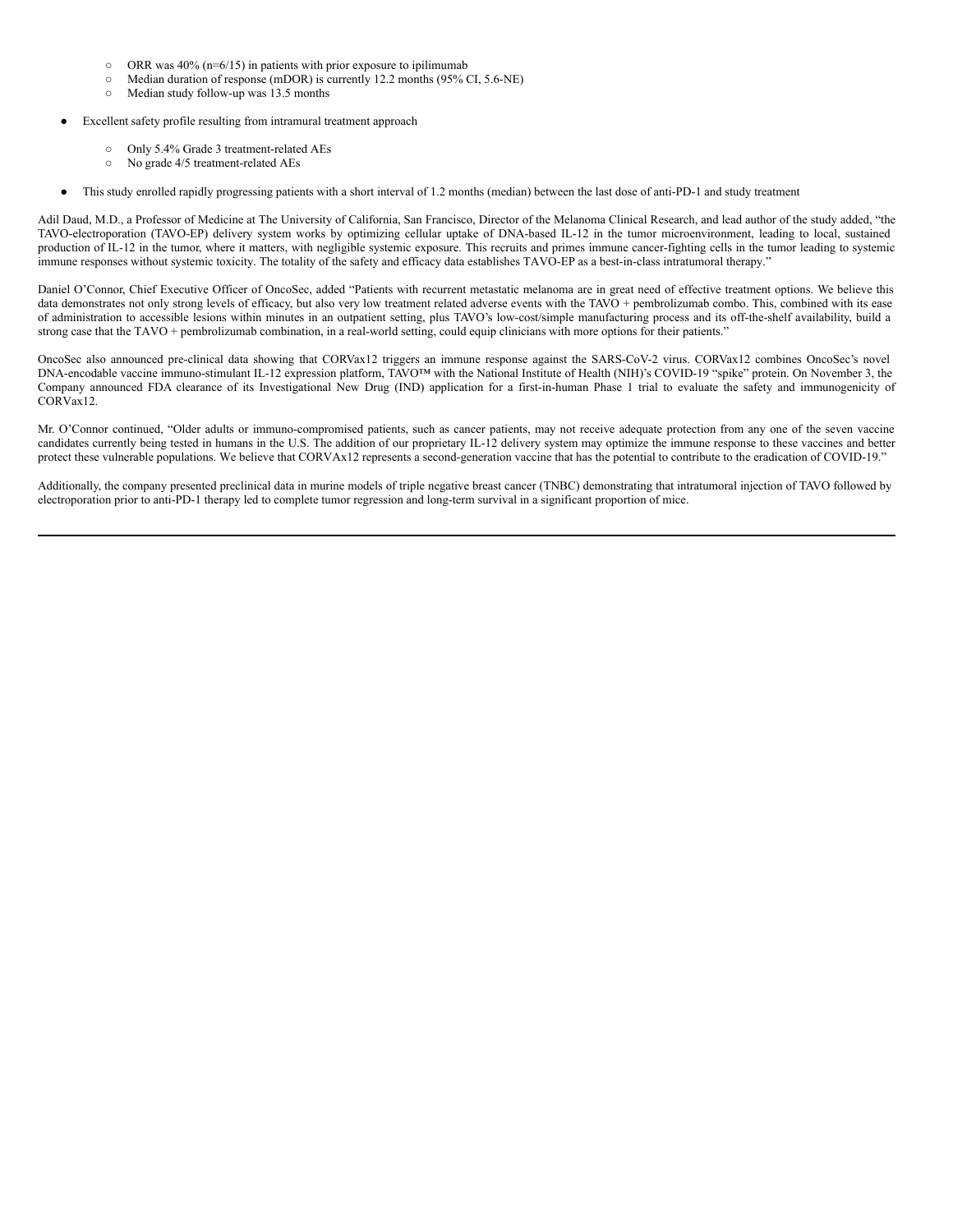<span id="page-5-0"></span>Additional details about the poster presentations, Symposium and Investor & Analyst Day are as follows:

# **Oral Poster Walk Presentation (by invitation only) and General Poster Presentation**

**Title:** Durable responses and immune activation with intratumoral electroporation of pIL-12 plus pembrolizumab in actively progressing anti-PD-1 refractory advanced melanoma: KEYNOTE 695 interim data

**Poster #:** 799 **Date/Time:** Wednesday, Nov. 11, from 5:15-5:45 p.m. EST and Friday, Nov. 13, from 4:40-5:10 p.m. EST. at the virtual Poster Hall.

**Presenter:** Adil Daud, M.D., HS Clinical Professor, Department of Medicine (Hematology/Oncology), University of California, San Francisco (UCSF); Director, Melanoma Clinical Research, UCSF Helen Diller Family Comprehensive Cancer Center

## **Company Symposium**

**Event Name**: DNA Plasmid-Based IL-12 Delivered Intratumoral Electroporation: Achieving Meaningful Tumor Response while Avoiding Systemic Toxicities **Date/Time:** Thursday, Nov. 12, 2020 from 7:30 – 8:30 a.m. ET **Presenters:**

- Paulo Ascierto, M.D., Director Dept. of Melanoma, Cancer Immunotherapy, Development Therapeutics, Ist. Naz. Tumori IRCCS Pascale
- Deborah Charych, Ph.D., Founder and Chief Technology Officer at RayzeBio
- Richard Heller, Ph.D., Professor at University of South Florida
- Michael Pritchett, D.O. and M.P.H. ,Director of Thoracic Oncology; Director, Chest Center of the Carolinas; FirstHealth of the Carolinas; Pinehurst Medical Clinic Pulmonary & Critical Care Medicine
- Chris Twitty, Ph.D., Chief Scientific Officer (moderator)

# **OncoSec Live Investor & Analyst Day Webcast**

**Date/Time:** Wednesday, Nov.11, 2020 from 8:30-10:30 a.m. ET **Presenters:**

- Tara Mitchell, M.D., Penn Medicine
- Adil Daud, M.D., University of California San Francisco
- Alain Algazi, M.D., University of California, San Francisco
- Matteo Carlino, M.D., University of Sydney
- Rohit Joshi, M.D. Calvary Central Districts Hospital
- Bernard Fox, Ph.D., Earle A. Chiles Research Institute

#### **Additional Poster Presentations**

**Title:** Intratumoral plasmid IL-12 expands CD8+ T cells and induces a clinically validated CXCR3 signature in triple-negative breast cancer **Poster #:** 789

**Date/Time:** Wednesday, November 11, 2020 from 5:15–5:45 p.m. ET and Friday, November 13 from 4:40–5:10 p.m. ET

**Session:** Virtual Poster Hall

**Presenter:** Erika J. Crosby, Ph.D., Department of Surgery, Duke University Medical Center

**Title:** Preliminary evaluation of a novel coronavirus vaccine (CORVax) using electroporation of plasmid DNA encoding a stabilized prefusion SARS-CoV-2 spike protein alone or with transfection of plasmid IL-12

**Poster #:** 480

**Date/Time:** Thursday, November 12, 2020 from 4:50–5:20 p.m. EST and Saturday, November 14 from 1–1:30 p.m. ET

**Session:** Virtual Poster Hall

**Presenter:** Shawn M. Jensen, Ph.D., Robert W. Franz Cancer Research Center, Earle A. Chiles Research Institute, Providence Portland Medical Center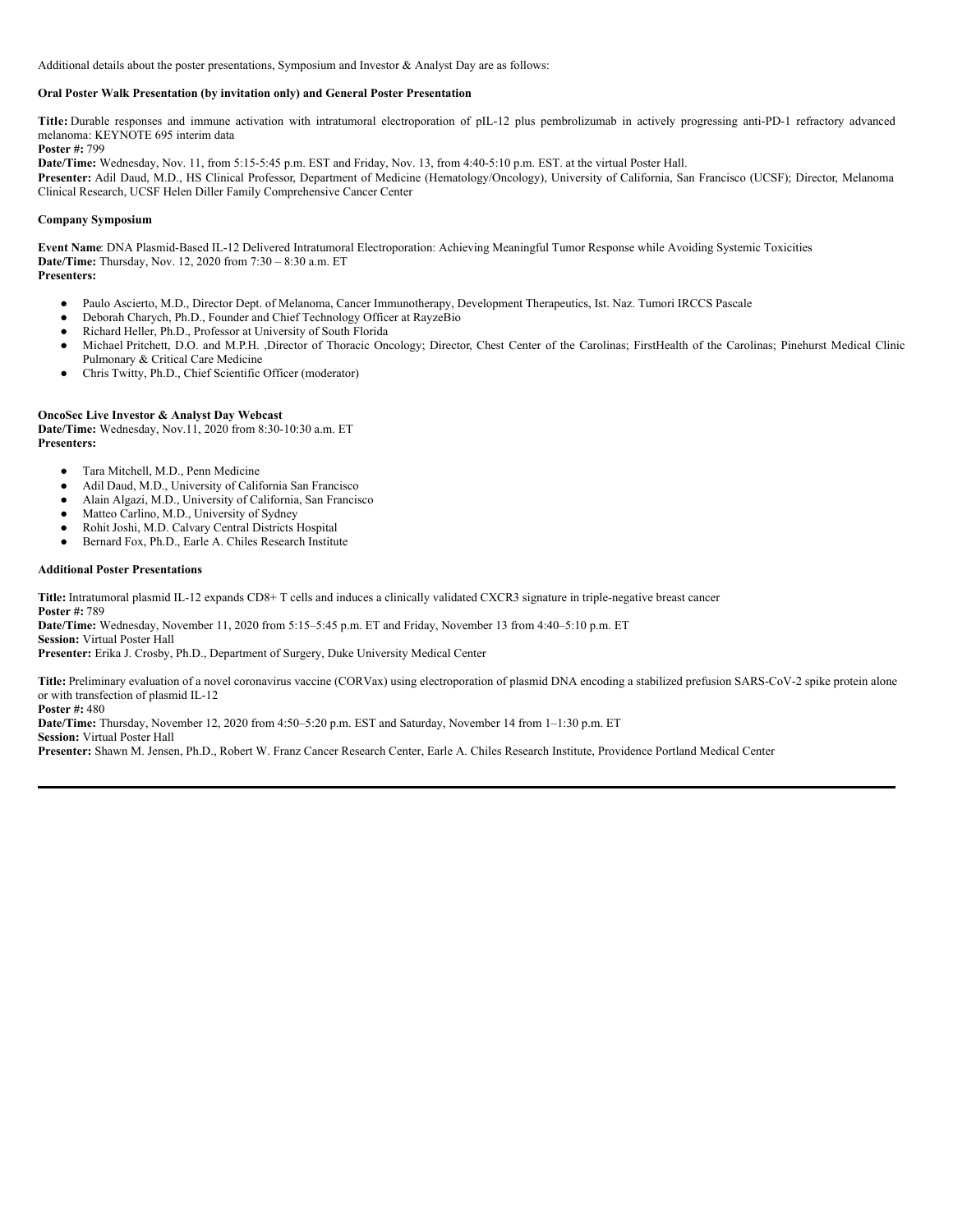Copies of the posters will be archived and available in the Investors section of the Company's website atwww.oncosec.com. The live video webcast of the Investor & Analyst day call will be accessible under Events and Presentations in the Investors section of the Company's website. The archived audio webcast will be available on the OncoSec website following the call and will be available for 30 days.

### **About KEYNOTE-695**

KEYNOTE-695 is OncoSec's registration-directed Phase 2b trial (NCT#03132675) evaluating TAVO ™ (tavokinogene telseplasmid), a DNA plasmid-based interleukin-12 (IL-12) + KEYTRUDA<sup>®</sup> (pembrolizumab) in patients with rigorously confirmed anti-PD-1 checkpoint resistant metastatic melanoma. The trial aims to enroll up to 100 patients with refractory, locally advanced or metastatic disease defined as unresectable Stage III/IV metastatic melanoma that had definitively progressed on a full-course of anti-PD-1 treatment with KEYTRUDA® (pembrolizumab) or OPDIVO® (nivolumab). TAVO™ has received Fast Track Designation from the U.S. Food and Drug Administration (FDA) for the treatment of metastatic melanoma following progression on KEYTRUDA or OPDIVO.

#### **About TAVO™**

OncoSec's gene therapy technology combines TAVOTM (tavokinogene telseplasmid), a DNA plasmid-based interleukin-12 (IL-12), with an intra-tumoral electroporation gene delivery platform to achieve endogenous IL-12 production in the tumor microenvironment that enables the immune system to target and attack tumors throughout the body. TAVO<sup>TM</sup> has demonstrated a local and systemic anti-tumor response in several clinical trials, including the pivotal Phase 2b trial KEYNOTE-695 for metastatic melanoma and the KEYNOTE-895 Phase 2 trial in triple negative breast cancer (TNBC). TAVO<sup>™</sup> has received Orphan Drug and Fast-Track Designation by the U.S. Food & Drug Administration (FDA) for the treatment of metastatic melanoma following progression on KEYTRUDA or OPDIVO.

#### **About Advanced Metastatic Melanoma**

Metastatic melanoma refers to stage IV melanoma, which has typically spread through the lymph nodes to distant sites in the body such as the liver, lungs, bones and brain. Every year, approximately 100,000 adults in the United States are diagnosed with metastatic melanoma. Due to this metastatic tumor burden, stage IV melanoma is often very difficult to treat. Available treatment options frequently combine surgery with immunotherapy or targeted therapy. The 5-year survival rate for metastatic melanoma is approximately 25%.

# **About Metastatic Triple Negative Breast Cancer (TNBC)**

Metastatic triple negative breast cancer (mTNBC) is an aggressive type of breast cancer with a high recurrence rate within the first five years following diagnosis, which accounts for 10-20% of all breast cancers. Unlike some other breast cancers, mTNBC does not express estrogen or progesterone receptors or human epidermal growth factor receptor 2 (HER2), and it does not respond to existing cancer drugs designed to target these markers. mTNBC is difficult to treat and there are very few FDA approved treatment options for these patients, which mostly rely on surgery, radiation, and chemotherapy. The 5-year survival rate for these patients is approximately 11%.